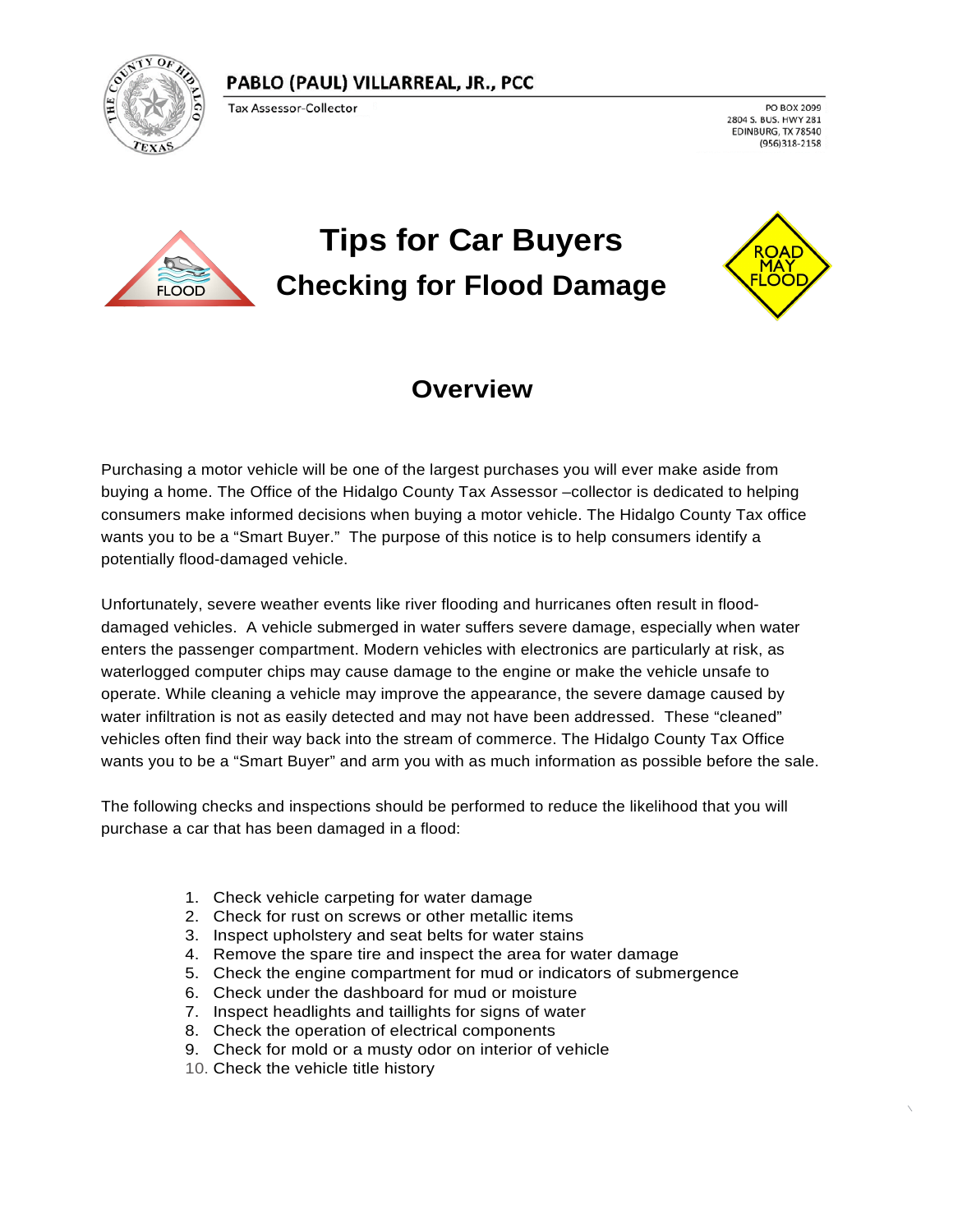### **Inspect the Vehicle**

While there is no foolproof way to check if a vehicle is flood damaged, these inspection tips are suggestions to follow to reduce the chances of buying a flood-damaged vehicle:



□ **CHECKVEHICLE CARPETING FORWATER DAMAGE.** Check underthe carpets to see ifthe floorboard iswet, damp, muddy or shows evidence of water stain marks, especially from saltwater infiltration. Has the carpet been replaced? That could be a sign the seller is concealing water damage.

□ **CHECK FOR RUST ON SCREWS OR OTHER METALLIC ITEMS.** Inspect the seat-mounting screws, console and other areas of the vehicle to see if there is any evidence of rust, or that they were removed to remove or replace seats to dry the carpets.

□ **INSPECT UPHOLSTERY AND SEAT BELTS FOR WATER STAINS.** Inspect all interior upholstery and door panels, especially the seat belts, for any evidence of fading. Extend the seat belt when inspecting.

□ **REMOVE SPARE TIRE AND INSPECT AREA FOR WATER DAMAGE.** This is an area where water may pool ina submerged vehicle and may be often overlooked when the vehicle is being cleaned up for resale. It is not uncommon to note rust or water stains in this area.

□ **CHECK THE ENGINE COMPARTMENT FOR MUDORWATER.** Examine the interior and the engine compartment for evidence of water and residue left that are indicators of water submergence. Check for mud or residue in alternator crevices, behind wiring harnesses and around the small recesses of starter motors, power steering pumps and relays.

□ **CHECK UNDER THE DASHBOARD FOR EVIDENCE OF MUD OR MOISTURE.** Check under the dashboard for dried mud and residue, and note any evidence of mold or a musty odor in the upholstery, carpet or trunk.

 $\Box$  **INSPECT DRAIN PLUGS.** Check the rubber drain plugs under the car and on the bottoms of car doors. Ifthe drain plugs look as if they have been removed recently it might have been done to drain floodwater.

□ **INSPECT UNDERCARRIAGE OFVEHICLE.** Inspect the undercarriage of the vehicle for evidence of rust and flaking metal that would not normally be associated with late model vehicles.

 $\Box$  **INSPECT ELECTRICAL SYSTEMS.** Complete a detailed inspection of the electrical wiring system, lookingfor rusted components, water residue or suspicious corrosion.

□ **INSPECT HEADLIGHTS AND TAILLIGHTS FOR SIGNS OF WATER.** Inspect ALL vehicle lighting. Water lines may appear on the lens or the reflectors of the vehicle if it had been previously submerged.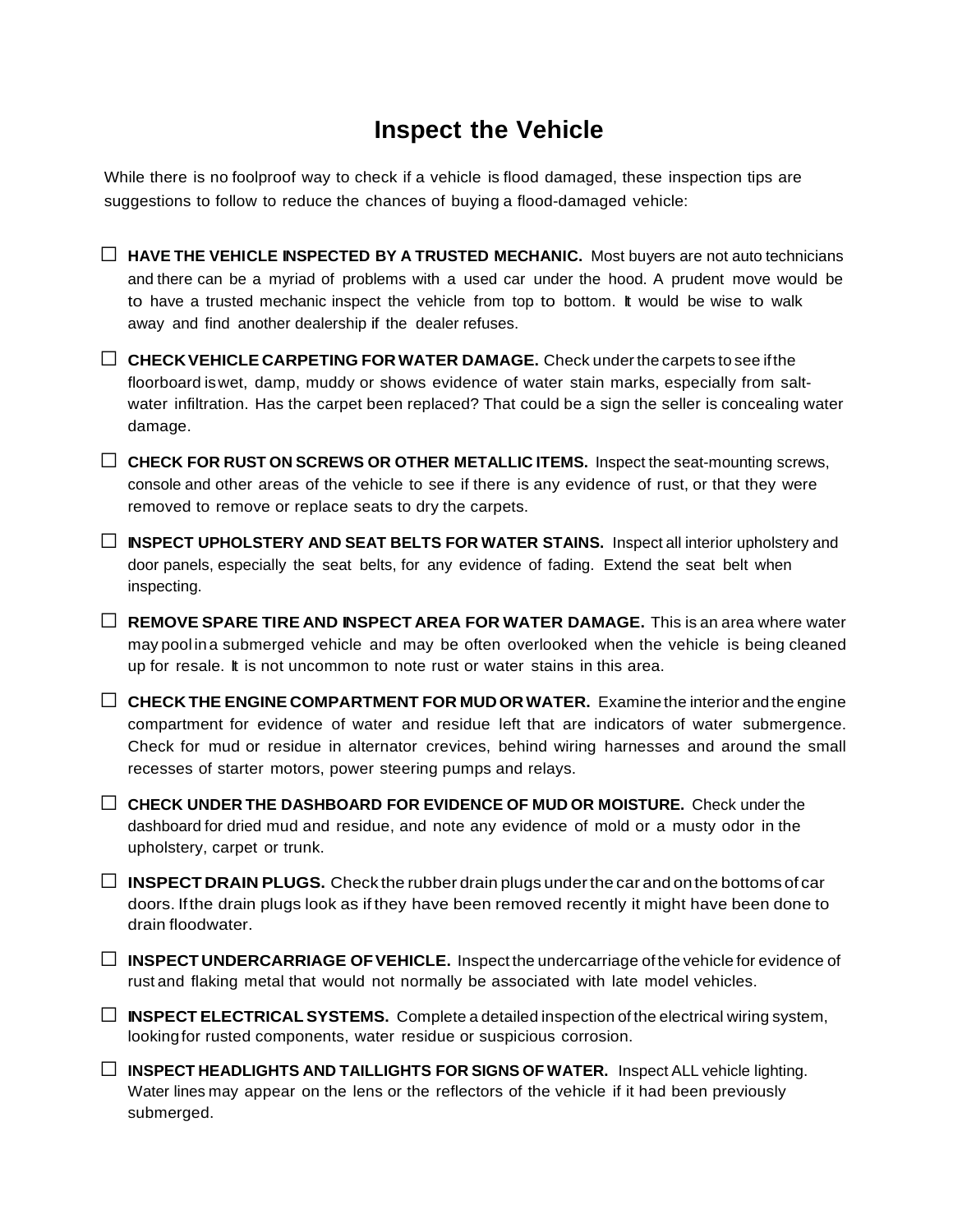# **Check the Vehicle Title History**

Always check the vehicle's title history. It may indicate whether the vehicle you may be interested in purchasing has been the subject of flood damage.

- While the federal government requires insurance companies to label vehicle titles as "nonrepairable" when insurance claims have been filed for flooding, some states do not have flood-damage brands on their titles.
- Exercise extreme care when considering buying a car with a "rebuilt" brand on the title. This vehicle has already been declared a salvage vehicle and has been "rebuilt." Always find out why a vehicle had been declared to be a salvage motor vehicle. Was it a collision or was it a flood?
- Has the vehicle been titled in an area where there has been a severe weather event? Consumers should be aware of severe weather events that take place in their area or nearby states. Flood damage vehicles can find their way into your area and onto an auto dealer lot for resale.
- Always be suspicious if you see an insurance company as an owner when looking at the title history of a vehicle. Some states brand the titles as "rebuilt" rather than "flood damaged." Even looking at the title is not always helpful. For instance, an individual that owns a vehicle but does not have a comprehensive or "full" insurance coverage on the vehicle may try to dispose of a flood-damaged vehicle without ever disclosing that the vehicle was submerged.
- If buying from a private owner, check online to see if the area where the seller lives or lived was subject to flooding in recent years. Some unscrupulous sellers may "wash" the title of a flood-damaged or rebuilt vehicle by re-titling the vehicle through other states to remove a flood brand. Always be suspicious if the title history shows that at vehicle has been licensed in several states over a short period of time.